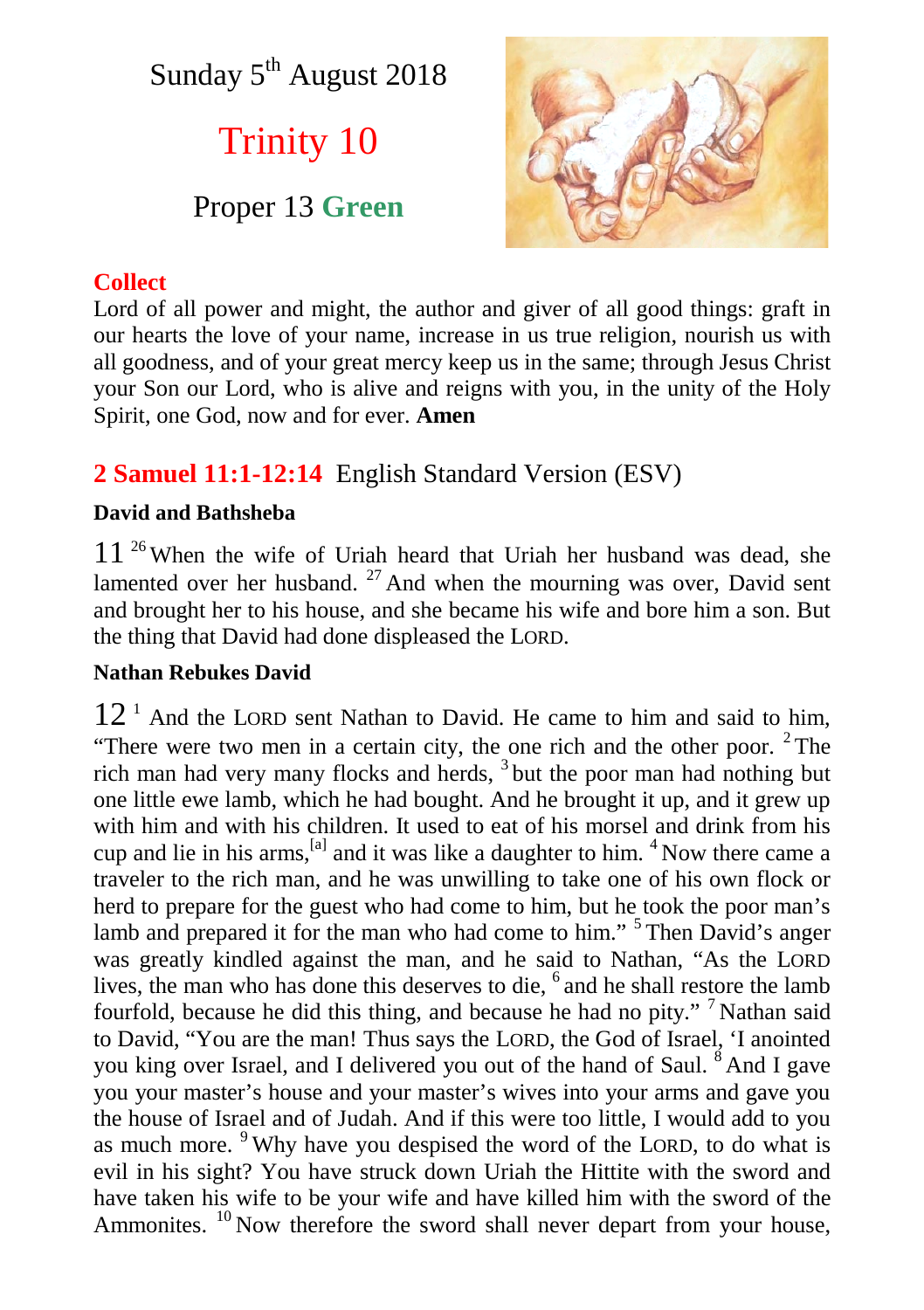because you have despised me and have taken the wife of Uriah the Hittite to be your wife.' <sup>11</sup> Thus says the LORD, 'Behold, I will raise up evil against you out of your own house. And I will take your wives before your eyes and give them to your neighbor, and he shall lie with your wives in the sight of this sun.  $12$  For you did it secretly, but I will do this thing before all Israel and before the sun."<sup>13</sup> David said to Nathan, "I have sinned against the LORD." And Nathan said to David, "The LORD also has put away your sin; you shall not die".

**Footnotes:** a. Hebrew *bosom*; also verse 8.

**COMMENT:** The confrontation between David and Nathan, the prophet, brings to the fore the magnitude of David's sin with Bathsheba, then arranging for her husband's death in battle to cover up what he had done. The story is one of the most powerful in the whole sequence of hero-legends about Israel's greatest king. It makes the point, however, that even the greatest should not misuse God-given authority and power for selfish ends. One powerful message which allows hope even for the greatest sinner, is that God has forgiven David who committed adultery and then sought to cover it up with murder. One is just struck with the humbling effect of forgiveness following the words of contrite confession "I have sinned against the LORD".

## **John 6:24-35** English Standard Version (ESV)

 $6^{24}$  So when the crowd saw that Jesus was not there, nor his disciples, they themselves got into the boats and went to Capernaum, seeking Jesus.  $25$  When they found him on the other side of the sea, they said to him, "Rabbi, when did you come here?" <sup>26</sup> Jesus answered them, "Truly, truly, I say to you, you are seeking me, not because you saw signs, but because you ate your fill of the loaves.<sup>27</sup> Do not work for the food that perishes, but for the food that endures to eternal life, which the Son of Man will give to you. For on him God the Father has set his seal."  $^{28}$  Then they said to him, "What must we do, to be doing the works of God?" <sup>29</sup> Jesus answered them, "This is the work of God, that you believe in him whom he has sent." <sup>30</sup> So they said to him, "Then what sign do you do, that we may see and believe you? What work do you perform?  $31$  Our fathers ate the manna in the wilderness; as it is written, 'He gave them bread from heaven to eat."<sup>32</sup> Jesus then said to them, "Truly, truly, I say to you, it was not Moses who gave you the bread from heaven, but my Father gives you the true bread from heaven. <sup>33</sup> For the bread of God is he who comes down from heaven and gives life to the world." <sup>34</sup> They said to him, "Sir, give us this bread always."  $35$  Jesus said to them, "I am the bread of life; whoever comes to me shall not hunger, and whoever believes in me shall never thirst".

**COMMENT:** This passage makes a number of significant points: The miracle was another of the signs identifying Jesus as the Messiah/Christ, the Son of God. Whilst in verse 27, 'son of man' can refer to any son of Adam - in other words a man, Jesus as 'The Son of Man', is the "Last Man" as Adam is the first man. He is here to redeem all mankind. Jesus also bears the "seal" which the Father has set on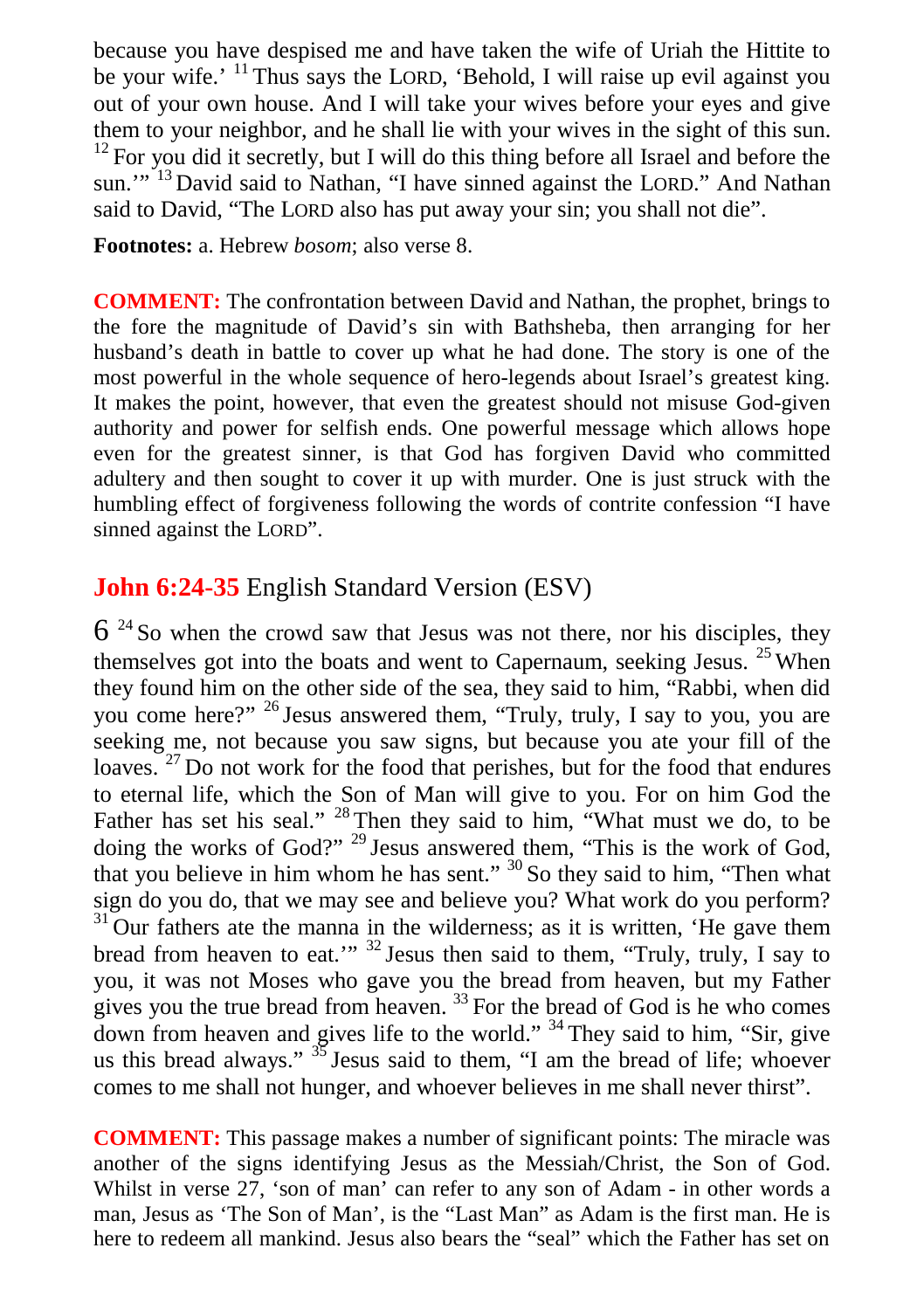him. The Greek verb spragizein used in this instance occurs also in 3:33. In both cases the verb refers to the well-known custom of stamping one's personal signet on wax sealing a document, product or vessel to validate its ownership and authenticity. Here it symbolised trustworthiness, i.e. Jesus is the one person who can give eternal, spiritual life because God has set his seal upon him. The passage points beyond Jesus to God who is the source of all life. The miracles Jesus performs are "the works of God" recalling the "mighty acts" of the Old Testament. Believing in Jesus, the Christ, is the only essential divine work because God alone is the source of all life and power including Jesus' power to perform the miracle of feeding the multitude. The manna the Israelites ate in the desert came not from Moses but from God. Then John has Jesus' interlocutors ask reverently for this "bread from heaven" which opens the way for Jesus to launch into his discourse, "I am the bread of life." Finally, by placing particular emphasis on this statement, John identifies Jesus completely with God. This is a more spiritual and theological reflection on the both the miracle and the person of Christ than one finds in the other Gospels. It comes close to defining the Trinitarian view of the person and work Christ. Yet John still maintains the Hebrew sense of spiritual life in the context of daily existence in the world where bread is eaten for physical sustenance. Yet, it also looks beyond the materialistic element of a few loaves and fish to the divine, spiritual source of life itself. The purpose of eating the bread of life (i.e. believing in Jesus Christ) is to live spiritually in the world here and now while waiting for the eschaton yet to come.

## **Psalm 51: 1-14** *Miserere mei, Deus* Grail Psalter

### **R Have mercy on us, O Lord, for we have sinned.**

<sup>1</sup> *For the Choirmaster. A Psalm of David*

2  *when the prophet Nathan came to him after he had gone to Bethsheba.*

<sup>3</sup> Have mercy on me, God, in your kindness. In your compassion blot out my offence.

 $4\overline{O}$  wash me more and more from my guilt

and cleanse me from my sin. **R**

 $<sup>5</sup>$  My offences truly I know them;</sup> my sin is always before me <sup>6</sup> Against you, you alone, have I sinned; what is evil in your sight I have done. **R**

That you may be justified when you give sentence and be without reproach when you judge,  $<sup>7</sup>$  O see, in guilt I was born,</sup> a sinner was I conceived. **R**

<sup>8</sup> Indeed you love truth in the heart; then in the secret of my heart teach me wisdom.  $9^9$  O purify me, then I shall be clean; O wash me, I shall be whiter than snow. **R**